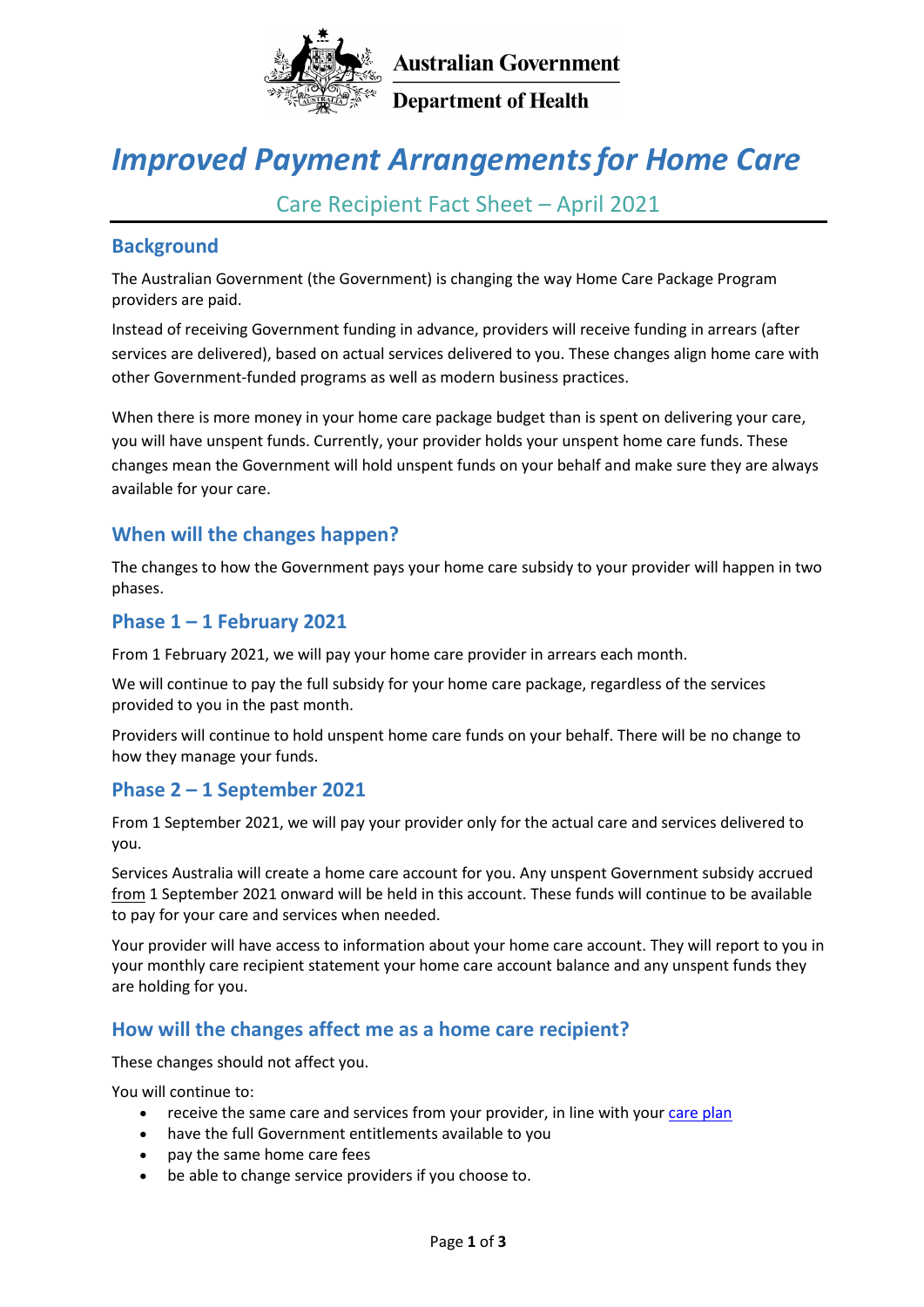

**Department of Health** 

## **As a home care recipient what do I need to do?**

Nothing, there will be no change to how you access your care and services. Your provider will simply invoice Services Australia as part of their monthly claim. Your home care package will continue to be delivered as it is today.

#### **As a home care recipient what happens to the unspent funds I have now?**

You will not lose access to any unspent home care funds held by your provider now or after 1 September 2021. This includes both unspent subsidy from the Government and unspent fees you have paid into your total package budget.

Services Australia will create a home care account for you. From 1 September onward Services Australia will start holding any unspent Government subsidy on your behalf in your home care account.

From 1 September, your provider can opt-in for the Government to hold your current unspent Government subsidy.

If your provider chooses *not* to opt-in they will continue to hold onto your unspent funds on your behalf. They can continue to use these funds to pay for your care and services.

#### **How will I know whether I have unspent funds and who is holding them?**

From 1 September 2021, your service provider will update their monthly statement to tell you how much you have in unspent funds and where these unspent funds are held.

The statement will tell you:

- How much in unspent funds your provider is holding. This will be broken down into the fees that you have paid (care recipient portion) and the subsidies the Government has paid for your home care package (Commonwealth portion).
- Whether your provider has opted to draw down on the Commonwealth portion of the unspent funds they are holding for you and return them to the Government, where they will be credited to your home care account.
- How much the Government is holding for you in your home care account.

## **What happens when I move to a different service provider?**

If you decide to transfer to a new service provider, your unspent Government subsidy will be returned to the Government, to be held in your home care account until you need it.

Any unspent fees you have paid into your total package budget will be transferred to the new provider.

#### **What happens when I leave the Home Care Package Program?**

When you exit home care your unspent Government subsidy will be returned to the Government, to be re-invested in the Home Care Packages Program so more people can receive home care.

Any unspent fees you have paid into your total package budget will be returned to you.